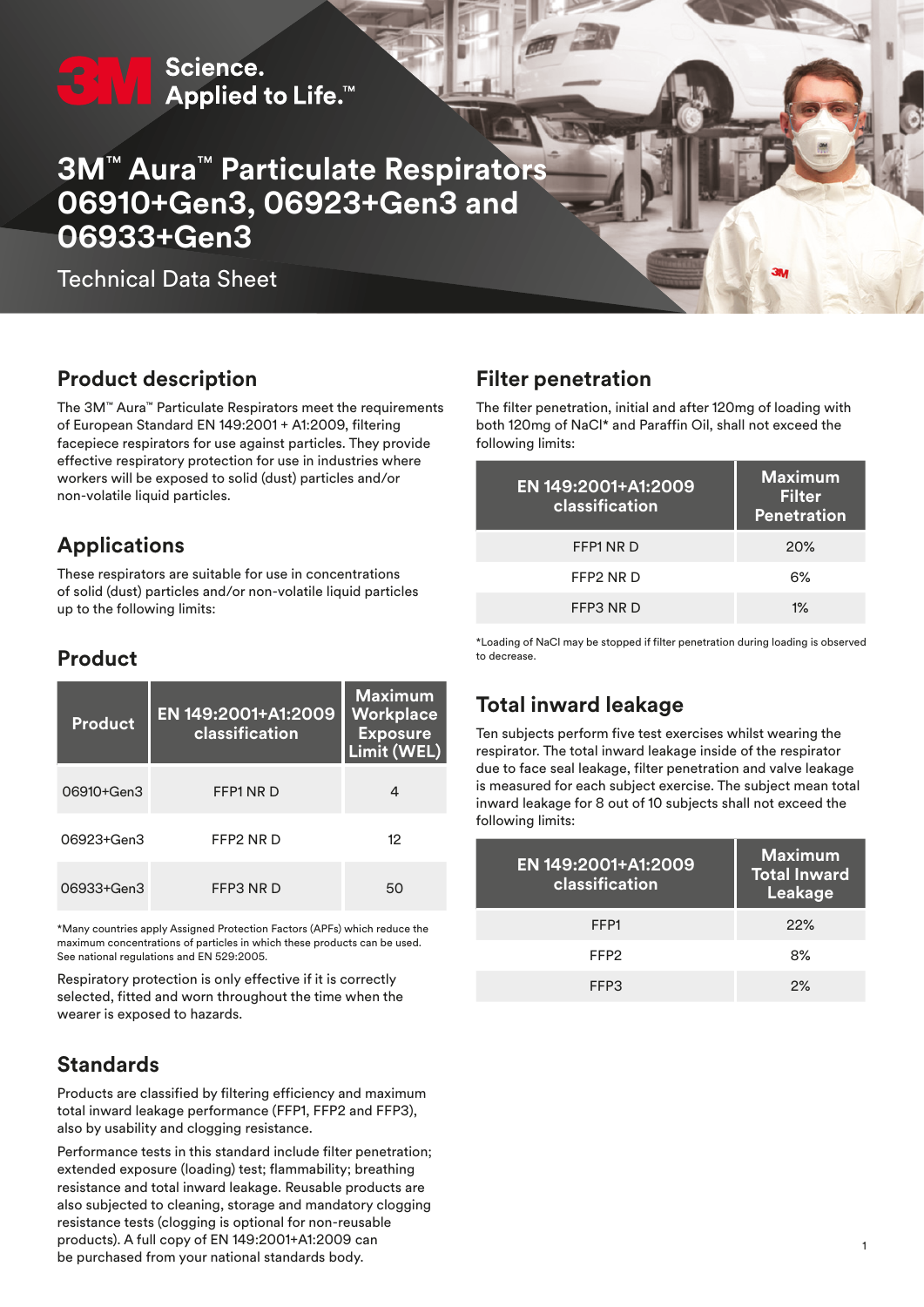## **Breathing resistance**

The breathing resistance of the respirator is tested during inhalation and exhalation. The breathing resistance of the respirators shall not exceed the following limits:

| EN 149:2001                | <b>Maximum Breathing Resistance</b> |                                 |                                  |
|----------------------------|-------------------------------------|---------------------------------|----------------------------------|
| +A1:2009<br>classification | <b>Inhalation</b><br>at 30I/min     | <b>Inhalation</b><br>at 951/min | <b>Exhalation</b><br>at 160l/min |
| FFP1                       | $0.6$ mbar                          | 2.1 mbar                        | $3.0$ mbar                       |
| FFP <sub>2</sub>           | $0.7$ mbar                          | 2.4 mbar                        | $3.0$ mbar                       |
| FFP3                       | $1.0$ mbar                          | $3.0$ mbar                      | $3.0$ mbar                       |

# **Clogging**

For single shift use respirators (NR), the clogging test is optional. For re-usable respirators (R) this test is mandatory. The respirators are loaded with very high amount of Dolomite dust which will tend to clog the filter. After loading with the required amount of dust, the breathing resistance of the respirators shall not exceed the following limits:

| EN 149:2001                | <b>Maximum Breathing Resistance</b>                                    |                                   |
|----------------------------|------------------------------------------------------------------------|-----------------------------------|
| +A1:2009<br>classification | <b>Inhalation</b><br>at 95I/min                                        | <b>Exhalation</b><br>at 160l/min  |
| FFP1                       | 4.0 mbar<br>(valved respirator)<br>$3.0$ mbar<br>(unvalved respirator) | 3.0 mbar<br>(valved respirator)   |
| FFP2                       | 5.0 mbar<br>(valved respirator)<br>4.0 mbar<br>(unvalved respirator)   | $3.0$ mbar<br>(valved respirator) |
| FFP3                       | 7.0 mbar<br>(valved respirator)<br>5.0 mbar<br>(unvalved respirator)   | 3.0 mbar<br>(valved respirator)   |

# **Flammability**

Tested respirators are mounted on a metallic head which rotates with a linear speed of 60mm/s. The respirators are passed within 20mm of the tip of an 800°C (±50°C) propane burner flame. The respirator shall not burn or continue to burn within 5 seconds of removal from the flame.

# **Components and materials**

The following materials are used in the production of the 3M™ Aura™ Particulate Respirators 06910+Gen3, 06923+Gen3 and 06933+Gen3:

| <b>Component</b>                                            | <b>Material</b>                 |
|-------------------------------------------------------------|---------------------------------|
| Straps (yellow for FFP1, blue<br>for FFP2 and red for FFP3) | Polyisoprene /<br>Polyester     |
| <b>Staples</b>                                              | Steel                           |
| Nose foam                                                   | Polyurethane                    |
| Nose clip                                                   | Aluminum                        |
| Filter                                                      | Polypropylene                   |
| Tabs                                                        | Polypropylene                   |
| 3M™ Comfort Cool Flow™ Valve                                | Polypropylene /<br>Polyisoprene |
| Individual wrapper                                          | Polypropylene                   |

These products do not contain components made from natural rubber latex.

# **Typical weight**

| <b>Product</b> |                                                | <b>Typical</b><br>Weight |
|----------------|------------------------------------------------|--------------------------|
|                | 3M™ Aura™ Particulate<br>Respirator 06910+Gen3 | 11g                      |
|                | 3M™ Aura™ Particulate<br>Respirator 06923+Gen3 | 15g                      |
|                | 3M™ Aura™ Particulate<br>Respirator 06933+Gen3 | 15g                      |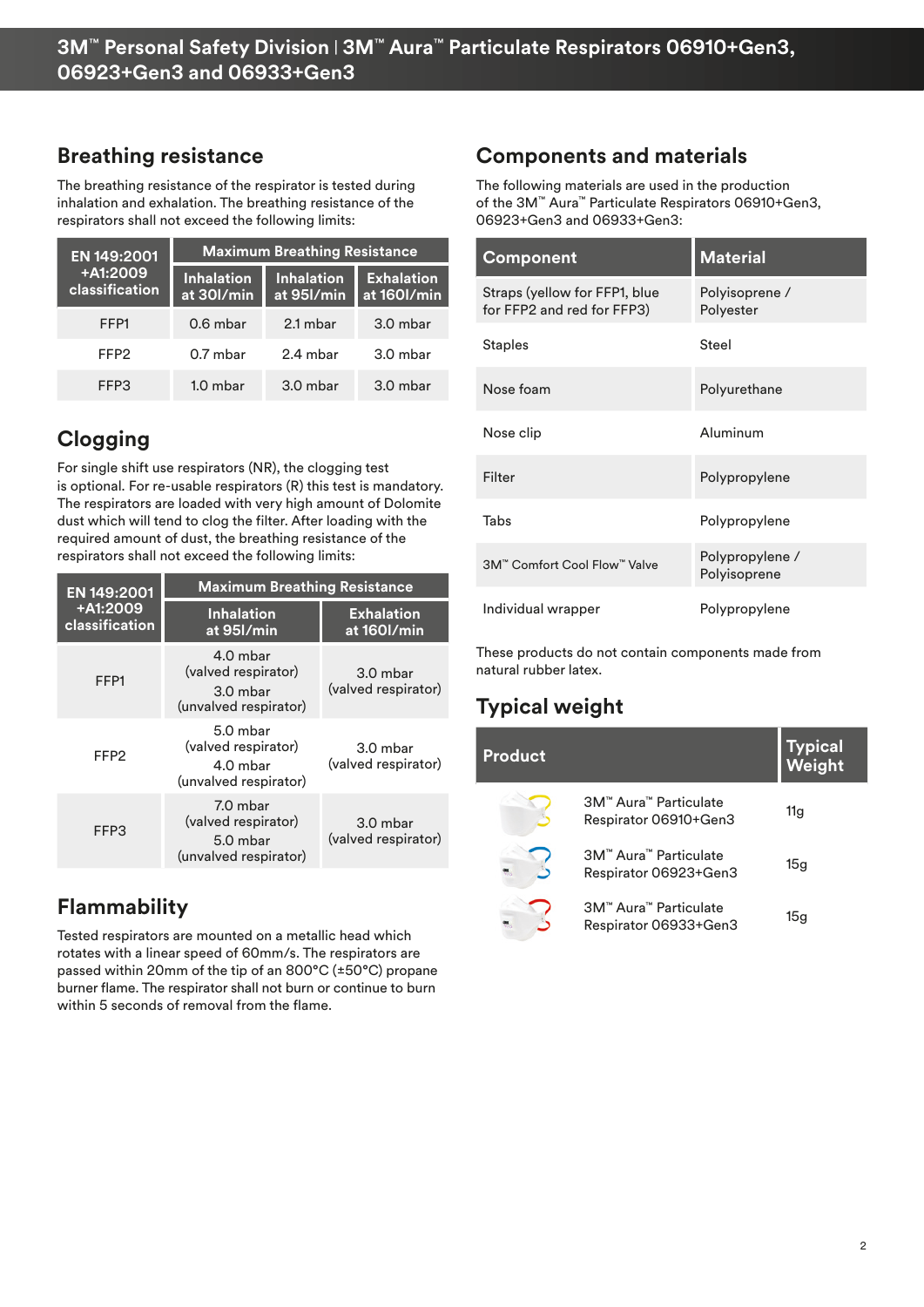# **Storage and transportation**

3M™ Aura™ Particulate Respirators have a shelf life of 5 years from date of manufacture. End of shelf life is marked on the product packaging and upon the product. Before initial use, always check that the product is within the stated shelf life (use by date).

Product should be stored in clean, dry conditions within the temperature range: – 20°C to + 25°C with a maximum relative humidity of <80%. When storing or transporting the respirator, remove bend in noseclip, align top and bottom panels together before pushing the top panel flat. Store respirator in original packaging provided.

# **Warnings and use limitations**

Always be sure that the complete product is:

- $\blacktriangleright$  Suitable for the application:
- $\blacktriangleright$  Fitted correctly:
- $\triangleright$  Worn during all periods of exposure;
- $\blacktriangleright$  Replaced when necessary.

Proper selection, training, use and appropriate maintenance are essential in order for the product to help protect the wearer from certain airborne contaminants. Failure to follow all instructions on the use of these respiratory protection products and/or failure to properly wear the complete product during all periods of exposure may adversely affect the wearer's health, lead to severe or life threatening illness or permanent disability.

For suitability and proper use follow local regulations, refer to all information supplied or contact a safety professional/3M representative.

Before use, the wearer must be trained in use of the complete product in accordance with applicable Health and Safety standards/guidance.

These products do not contain components made from natural rubber latex.

These products do not protect against gases/vapours.

Do not use in atmospheres containing less than 19.5% oxygen. (3M definition. Individual countries may apply their own limits on oxygen deficiency. Seek advice if in doubt).

Do not use for respiratory protection against atmospheric contaminants/concentrations which are unknown or immediately dangerous to life and health (IDLH).

Do not use with beards or other facial hair that may inhibit contact between the face and the product thus preventing a good seal.

Leave the contaminated area immediately if:

- $\triangleright$  Breathing becomes difficult.
- $\triangleright$  Dizziness or other distress occurs.

Discard and replace the respirator if it becomes damaged, breathing resistance becomes excessive or at the end of the shift.

Do not clean, alter, modify or repair this device.

In case of intended use in explosive atmospheres, contact 3M.

Before initial use, always check that the product is within the stated shelf life (use by date).

# **Fitting instructions**

#### See Figure 1.

Before fitting device, ensure hands are clean.

All respirator components should be inspected for damage prior to each use.

- 1. With reverse side up and using tabs, separate top and bottom panels.
- 2. Pull chin and nose panel tabs until the noseclip bends so that the respirator forms a cup shape. Ensure both panels are fully unfolded.
- 3. Whilst still holding the tabs, hold the respirator with open side towards face and bring respirator to face.
- 4a. VALVED respirator With one hand, hold the sides of the valve to hold respirator position on face.
- 4b. UNVALVED respirator Cup respirator in one hand with open side towards face.
- 5. With other hand, take each strap in turn and pull each strap over your head.
- 6. Locate the upper strap across the crown of the head and the lower strap below the ears. Straps must not be twisted. Adjust top and bottom panels, using tabs, for a comfortable fit. Ensure that panels are not folded and that tabs are folded flat.
- 7. Using both hands, mould noseclip to the shape of the nose to ensure a close fit and good seal. Pinching the noseclip using only one hand may result in less effective respirator performance.
- 8. The seal of the respirator on the face should be fit-checked before entering the workplace.

Figure 1